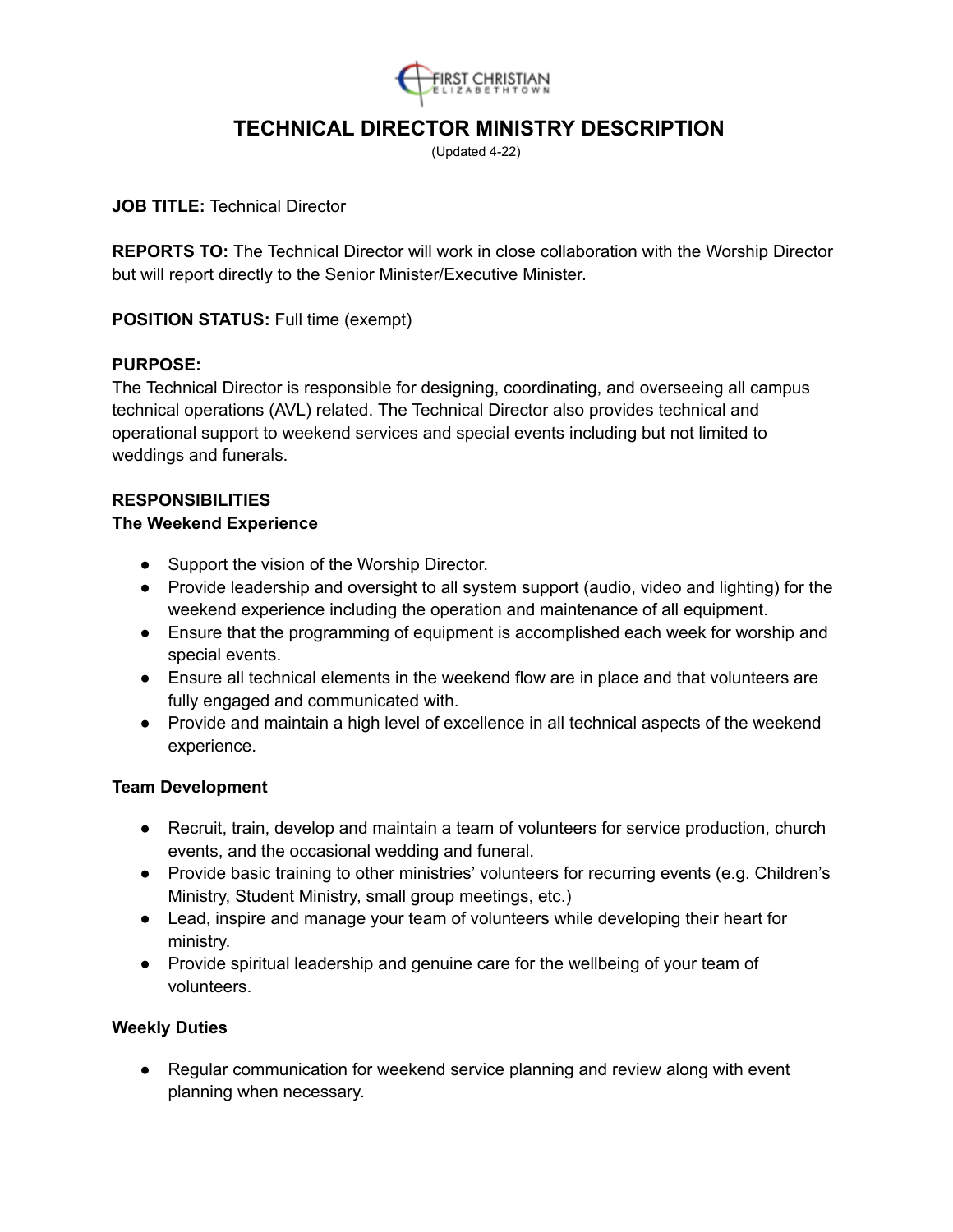

- Attend weekly staff meetings, along with any other meetings designated by your supervisor or as needed to fulfill your job duties.
- Provide system maintenance for all AVL equipment in all venues on campus. This includes creating and monitoring a system for people to communicate technical issues that they are having.
- Oversee acquisition for AVL equipment in all venues on campus in collaboration with leadership in those areas.
- Oversee and be accountable for technical volunteers for weekend services and ensure roles are filled, including creating a volunteer schedule.

# **OTHER FOCUS AREAS**

# **Communication**

● Work in collaboration with the Communications Ministry to provide technical expertise in support of promotions, special events, and regular programming.

# **Staging**

- Assist with developing and creating the occasional stage set for use during sermon series and special events.
- Assist in stage changes and occasional stage set change**-**outs.
- Provide assistance with system maintenance and development.

# **FCC Ministry Events**

- Provide technical support to campus ministry events outside of the weekend services by utilizing volunteers. This includes but is not limited to weddings and funerals.
- Coordinate ministry event tech requests through the Planning Center database and collaborate with the Facilities Director for building use.

# **Outside/Non-Ministry Events**

- Provide technical support to campus non-ministry events outside of the weekend services by utilizing volunteers.
- Coordinate non-ministry event tech requests through the Planning Center database and collaborate with the Facilities Director for building use.
- When the time spent preparing for "Outside/Non-Ministry" events exceeds the number of hours defined in this job description, the Technical Director may bill for additional work completed within the framework of FCC's rental/tech documents. This will apply to special events that are subject to rental agreements with designated income for the event.